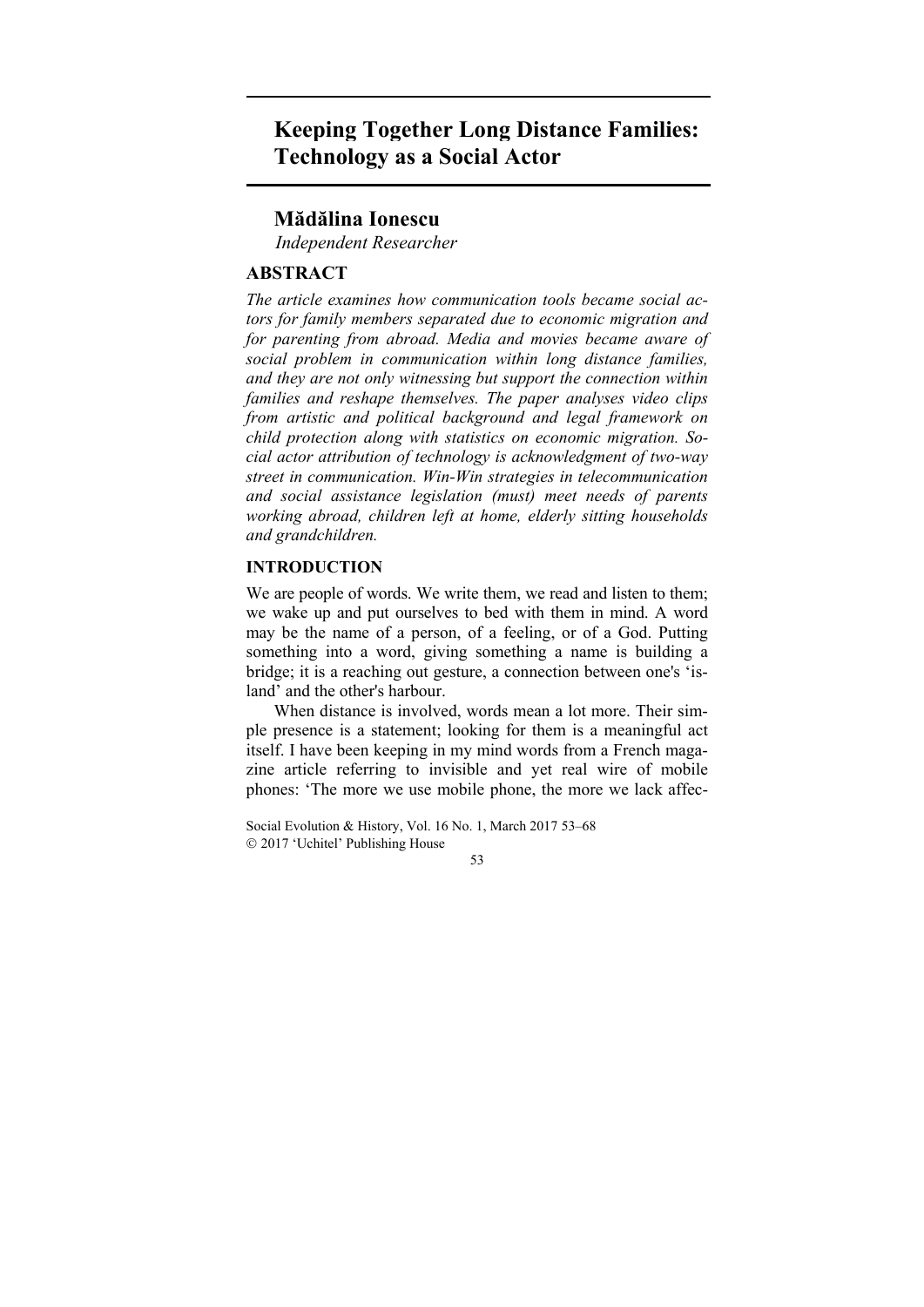tion. We want to feel reassured all the time. We are reaching for the mother's voice. Calling is asking for love. I had called my parents for a long time, even when I knew they wouldn't answer anymore' (Rufo 2004).

Economic migration in our globalized world does not abolish parenting and homesickness. Children, parents and grandparents feel less separated due to digital connectivity and to their communication devices – smart phone, laptop, tablet, software, applications *etc.*

The paper refers to Romania's situation after country joined the EU in 2007 and how (grand) parenting from abroad is related to new technologies development.

Humans have five (traditional) senses, as well we all know – sight, hearing, taste, smell, and touch. When using computer or smart phone to talk to our family members, we cannot embrace them – there is no touch. We cannot sense the others fragrance – no smell. We cannot enjoy comfort food – no taste. But we have two of five: we can see and we can hear. I think it is not bad at all. And science is still young. This leads us to #2S2U Hashtag. Let us make this one the hashtag of long distance!

In this paper I use the notion of 'social actor' with meaning given by the Stanford scientist B. J. Fogg: 'social actor' along with 'tool' and 'media' are the three roles computing technology can play, 'the functional triad' (Fogg 2003: 23). As a social actor, the technology 'can be persuasive by rewarding people with positive feedback; modelling a target behavior or attitude; providing social support' (*Ibid.*: 25).

In the era of analog telephone when calling on the phone, we had to write down and to keep paper at hand or to memorize numbers. Nowadays with mobile phone agenda, we dial names or statuses. One calls Dad, one does not dial every time each figure. We do not (have to) know by heart the phone number of family members. Bevahior has changed due to functions incorporated in phone's agenda and memory.

In 2003, B. J. Fogg argued: 'We have entered an era of persuasive technology, of interactive computing systems designed to change people's attitudes and behaviors. The earliest signs of persuasive technology appeared in the 1970s [...] But it was not until the late 1990s – specifically, the emergence of the Internet – that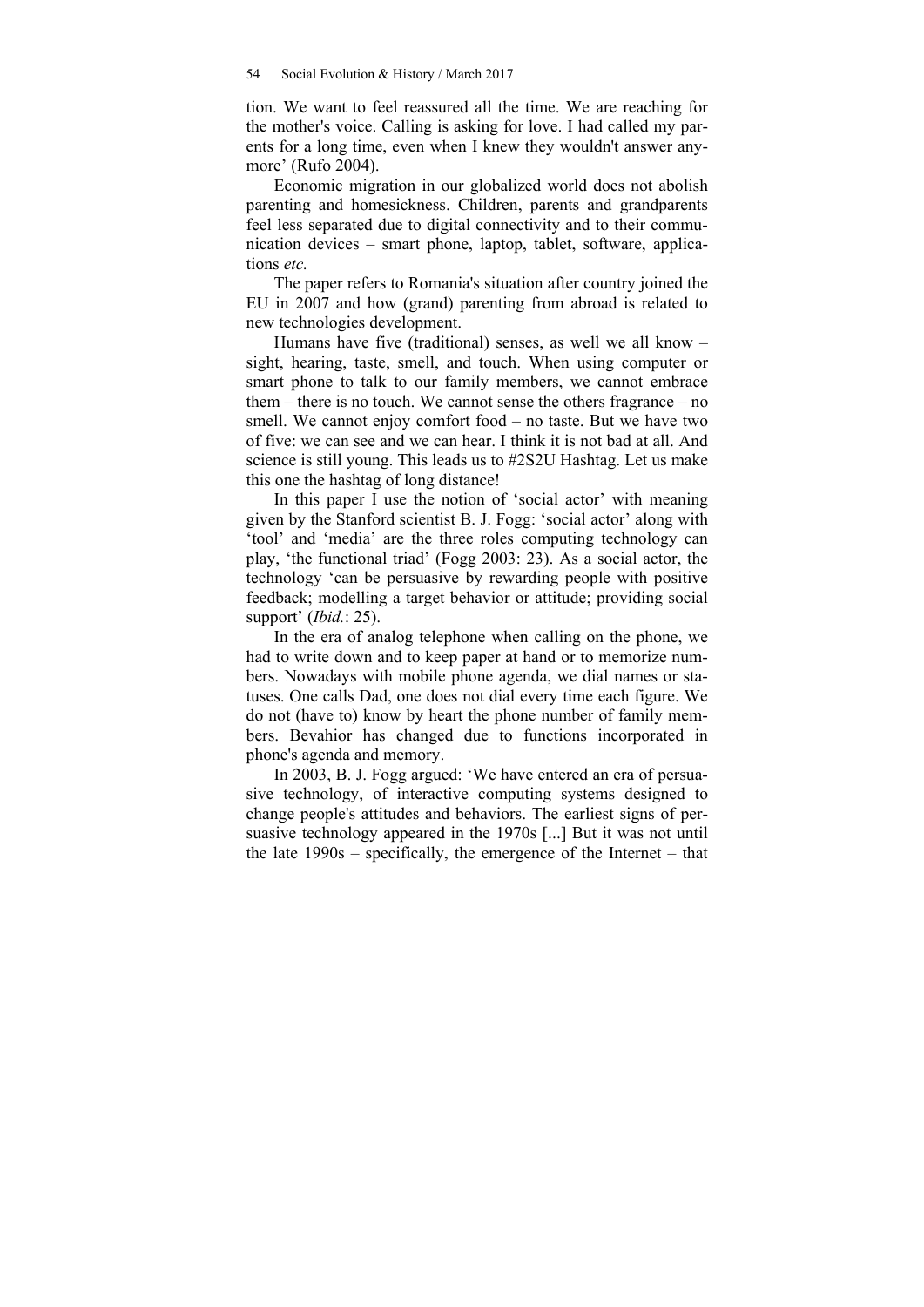more than a handful of people began creating persuasive technology' (Fogg 2003: 1).

Regarding 'social support' provided by computing technology, this paper would make its statement as many others to come in this generous field.

Digital technologies help overcome geographical barriers, connect family members, and ease communication in homesickness and need situations. The main categories of family members using new technologies in long distance conditions are: children whose parents work and live abroad; parents whose children work and live abroad; siblings in different cities; life partners in different cities. I have focused my research on the Romanian children whose parents work and live in Western Europe.

Both telephone and internet are, in these families, daily basis words aimed to put everyone on the side of a device, in order to feel beloved one, on the other side – through phone calls, **s**hort message service, instant messaging, or video connection. A global survey from 2014 indicates that 83 per cent of users believe that 'affordable access to the internet should be a basic human right' (CIGI 2014).

# **ECONOMIC MIGRATION OF THE ROMANIAN PARENTS**

### **Let**'**s talk numbers!**

One single child missing parents who work far away from home would be enough to draw the whole world's attention. Meanwhile, 100,000 children waking up every morning in a house without mother and father are living now in the Romanian households. Browsing statistics from different years, institutions, sources and organizations only brings to this core issue: 2 per cent of Romanian children (from government data) and 7.5 per cent (from NGOs data) have at least one parent working abroad; at least 83,000 children monitored by authorities, up to 400,000 children left at home in extended family informal custody, or simply abandoned in 'siblings mutual care'.

Let us present some more statistical data on the subject under study. On 1 January 2015 the population of the EU-28 was estimated at 508.2 million (Eurostat 2015a). On 1 July 2015 the UN estimate for the population of Romania – 19.5 million (World Population Review 2015). By January 1, 2012, the population of Ro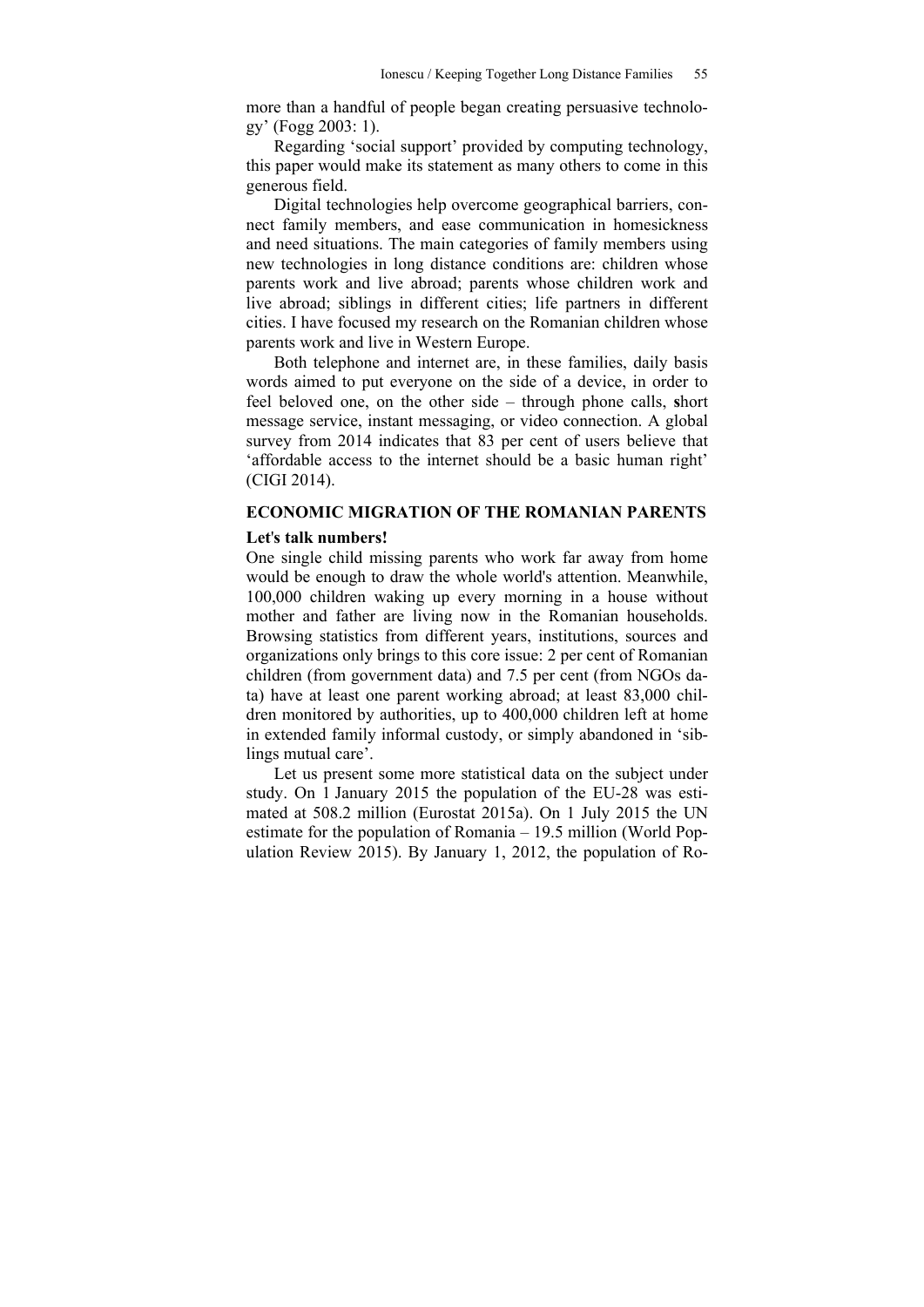mania was 20.1 million people (National Institute of Statistics 2016) including four million children (Marinescu A. and Marinescu C. 2015).

Meanwhile, one line from video clip 'All over again' of Romanian band Voltaj suggests in 2014 that more than 3 million people have left Romania to work in Western Europe (Voltaj Channel on YouTube 2014). One million Romanian mothers and fathers working in Italy have left back home 400,000 kids under the age of eight years. 100,000 children have both their parents away (Dumitrache 2011). 350,000 Romanian children were left home by their parents who worked in Western Europe, in 2008, data available one year after Romania had joined the EU. 126,000 children had both parents away (Association Alternative Sociale 2008: III).

# **Gone to Work in the EU**

Mobility of workers in the EU, especially toward the West, is a well-known fact; there are economic, political and social factors – in the country of origin (push factors) and in the country of destination (pull factors)(Eurostat 2015b).

From the 'first wave' of few thousands in the early 2000s to more than two million nowadays, the Romanian citizens make their way in the new countries: in 2014 only, more than four thousands received citizenship in Italy, the state where the Romanian women outnumbered men in the group of economic migrants; they are the second largest group of citizens living in another EU Member State (the Romanians make 6.2 per cent of the foreign population in the EU); they send money back home – third place in group of largest surpluses in personal transfers in 2014.

 [EU] received nearly two million migrants of other EU nationalities. The Romanians were the most mobile […] The EU-27 Member States received 384,000 Romanian citizens, 266,000 Polish citizens and 91,000 Bulgarian citizens (European Commission 2011: 18).

 In Italy and Spain women outnumbered men in the biggest group of immigrants (with Romanian citizenship in the case of Italy, and Moroccan citizenship in the case of Spain) (European Commission 2011: 19).

• The Turkish citizens make up the biggest group of nonnationals. This group comprises 2.4 million people, or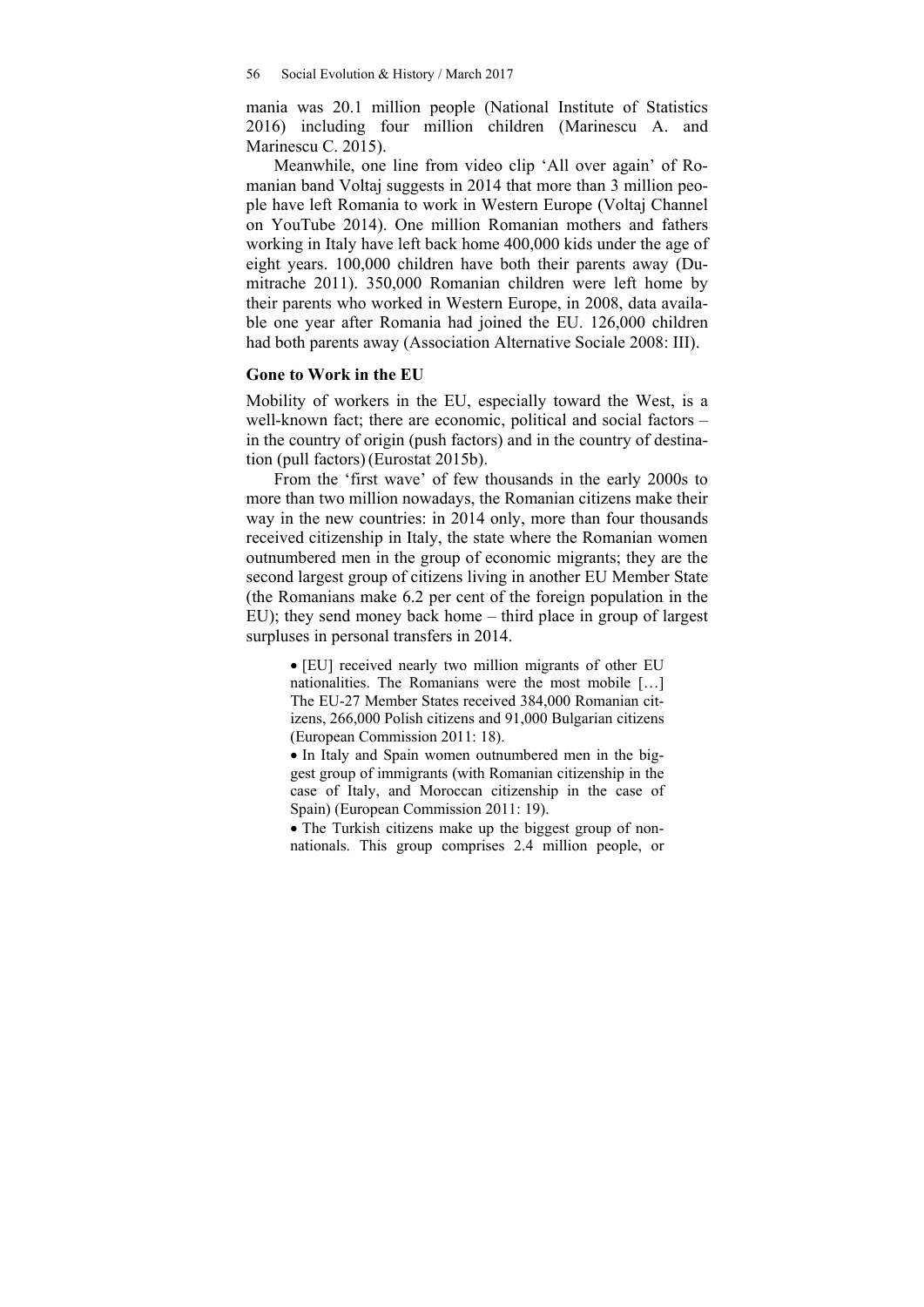7.5 per cent of all foreigners […]. The second biggest group is Romanian citizens living in another EU Member State (6.2 per cent of the total foreign population)' (European Commission 2011: 74).

• The outflows of personal transfers in 2014 were highest from France ( $\epsilon$ 9.4 bn), followed by the United Kingdom ( $\epsilon$ 6.8 bn), Italy ( $\epsilon$ 6.5 bn) and Spain ( $\epsilon$ 5.9 bn) […] The highest inflows were recorded in Portugal (€4.8 bn), ahead of Poland ( $E2.8$  bn), the United Kingdom ( $E2.4$  bn), Italy (€2.1 bn) and Romania (€2.0 bn). As a result, the largest surpluses in personal transfers were registered in 2014 in Portugal ( $+$ €3.6 bn), Poland ( $+$ €2.6 bn) and Romania (+€1.6 bn) (Eurostat News Release 2015).

 Citizens of the EU-28 Member States who acquired citizenship of another Member State amounted to 98.5 thousand persons, accounting for 10 per cent of the total. In absolute terms, the main groups of EU-28 citizens acquiring citizenship of another EU-28 Member State were Romanians becoming citizens of Hungary (7 thousand) or Italy (4.4 thousand) (European Commission 2015).

# **Who Loves You? Mommy Loves You / Te Iubește Mama/ La Mamma Ti Vuole Bene**

'La mamma ti vuole bene' project was created along with Romanian local public libraries in order to facilitate audio-video communication via Skype™ software<sup>1</sup> between children from Romania and their parents from Italy. The purpose is to prevent and diminish social and emotional problems of children left back in Romania, to offer support for children and their family, and to improve school attendance. Silvia Dumitrache, coordinator and initiator of the project, wrote on her site:

I have found out that in Northern Italy only, there are more than 130,000 women over 40 who left back in Romania their children with fathers or other relatives. There are as well children left alone who can connect with their mother extremely rare and difficult […] A Romanian child whose mother works in Italy can connect free with her via Skype™ software, by Biblionet Program, in any public library from his / her village or town.<sup>2</sup>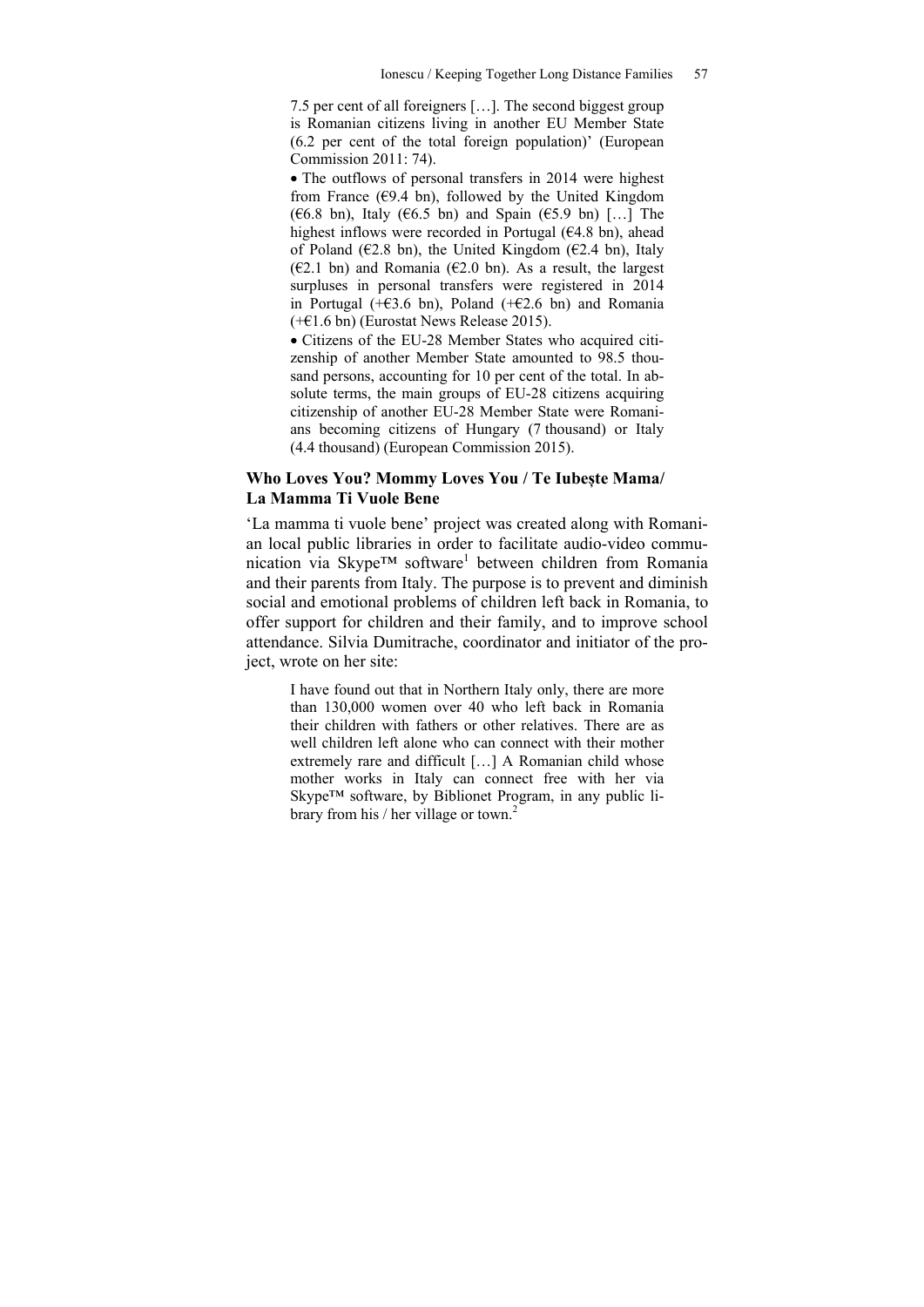In Italy the network of libraries involved in project is developing, a first example is Biblioteca Gallaratese from Milan, by 'Face to face'  $@$ Biblioteca finestra sul mondo program.<sup>3</sup>

'La mamma ti vuole bene' was initiated by Association of Romanian Women from Italy – ADRI in partnership with National Association of Librarians and Public Libraries from Romania – ANBPR, and Irex Fundation Romania.

#### **DIGITAL LITERACY AND INTERNATIONAL CONTEXT**

World Bank's Development Report 2016 emphasises how mobile phones are more used and spread than clean water and how use of the internet focuses on social networking and sending e-mails.

High prevalence of mobile phone access is due to low cost and no requirement of much literacy, numeracy or Information and Communications Technology (ICT) skills.

[...] 8 in 10 people in the developing world own a mobile phone. […] More people have access to a mobile phone than to secondary schooling, clean water, or sanitation. Internet adoption lags behind mobile phone access, but has tripled since 2005. […] 28 per cent of the population reports access to the internet at home, and in advanced economies, 80 per cent. [...]. Low-cost mobile phones – which can be shared, prepaid, billed in prices per second, and do not require much literacy or numeracy for basic use – […] are the technology of choice among the poor. […] Personal computers and the internet, by contrast, require literacy and often foreign language (especially English) skills. […] Communications, entertainment, and searching for information are the most common uses for mobile phones and the internet. In African countries, social networking, sending and receiving e-mails, instant messaging, and checking facts and definitions are the most common uses of the internet. This is similar in […] the EU countries, especially with social networking (between 50 and 80 per cent of all internet users)(World Bank 2016: 101)

For improving digital literacy, seniors have become interested in taking courses. In Romania, regional programs run by authorities in last five years and current Information and Communications Technology (ICT) companies offers manage to put pensioners online – first as 'students', eventually as users.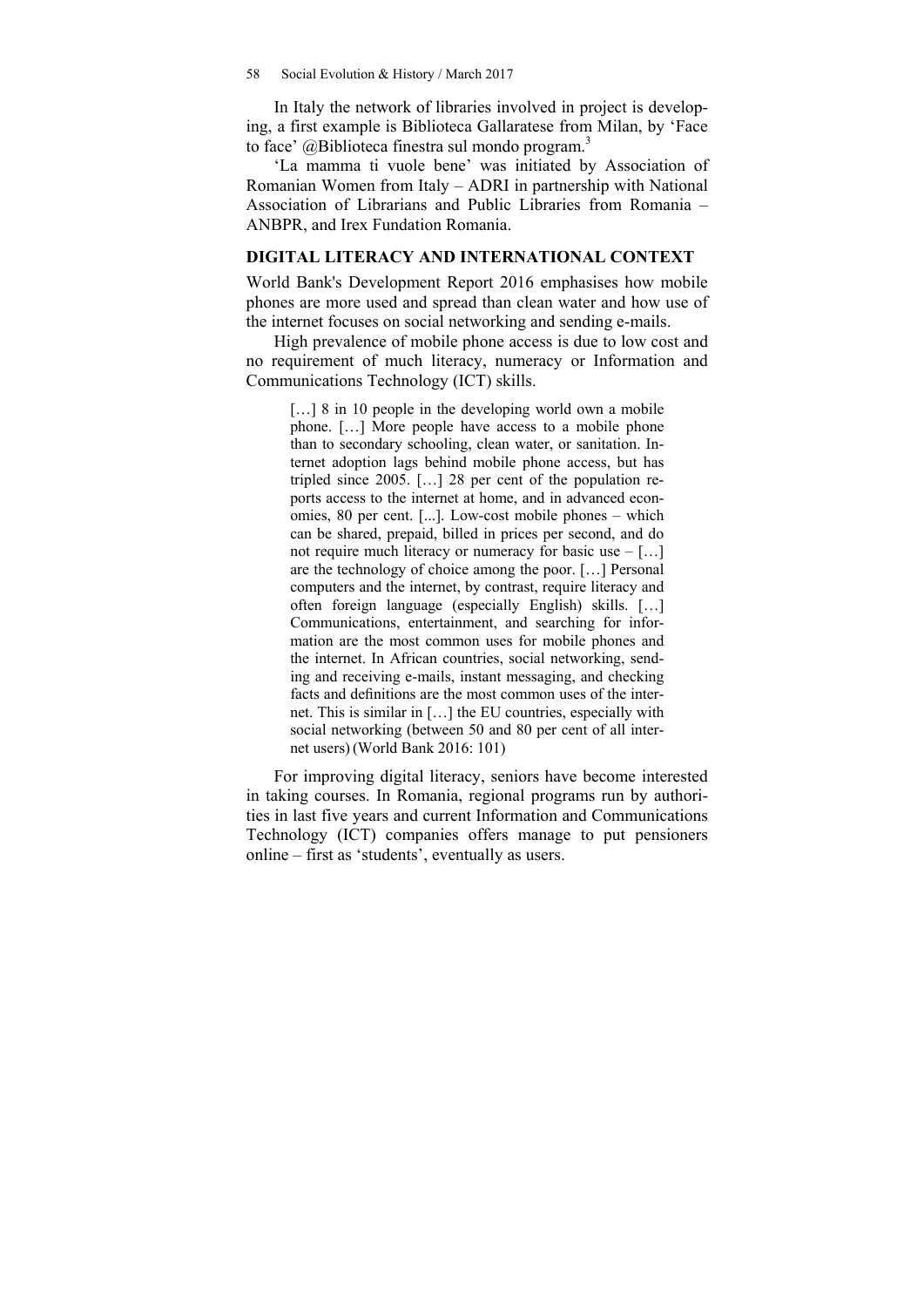ICT courses for pensioners in Sângeorgiu de Pădure (town in Mureș county), on February 2012. In Bezid (town in Mureș county) same kind of training was organized in 2011. Managers of project Europe Direct had expected ten people to attend but so many seniors were interested in learning ICT that organizers had to schedule two sessions per day.4

• In same national program in 2010, people over 60 in four counties – Alba, Dâmbovița, Caraş Severin şi Timiş – were expected to attend ICT courses in PAPIs (Public Access Point to Information). They were offered free lessons about emailing, browsing, digital photos and printing. In two counties, 'Hai pe net' program (Let's go online) incited children to bring along in PAPIs one senior from their family.<sup>5</sup>

 ICT companies organize training for seniors. Here is an introduction text: 'ICT courses for seniors are offered to elderly people who have found in computer their latest hobby or necessity. More and more of our children have chosen to work and to live abroad. The best way to stay in touch is communication via computer [...] Others may have other reasons – reading news, booking tickets, networking *etc.* Courses take up to eight weeks (INFORM 2016).

The data confirms that 81 per cent of households in the EU-28 had internet access in 2014 (Eurostat 2015c). Romania and Italy are among countries who recorded between 2009 and 2014 increases of 20 per cent or more in household access to the internet. In Romania, internet penetration increased to 60 per cent in 2014.

New EU roaming rules made the cost of phone calls when abroad substantially cheaper than in 2007 (European Commission 2016). Starting from 15 June 2017, roaming extra charges will no longer apply, as long as one is using their phone abroad temporarily (European Union N.d.).

### **On What We Talk?**

In 1991, Mark Weiser proposed 'tabs, pads and board'<sup>6</sup> as the three basic forms for 'ubiquitous' system devices:

Ubiquitous computers will also come in different sizes, each suited to a particular task. My colleagues and I have built what we call tabs, pads and boards: inch-scale machines that approximate active Post-It notes, foot-scale ones that behave something like a sheet of paper (or a book or a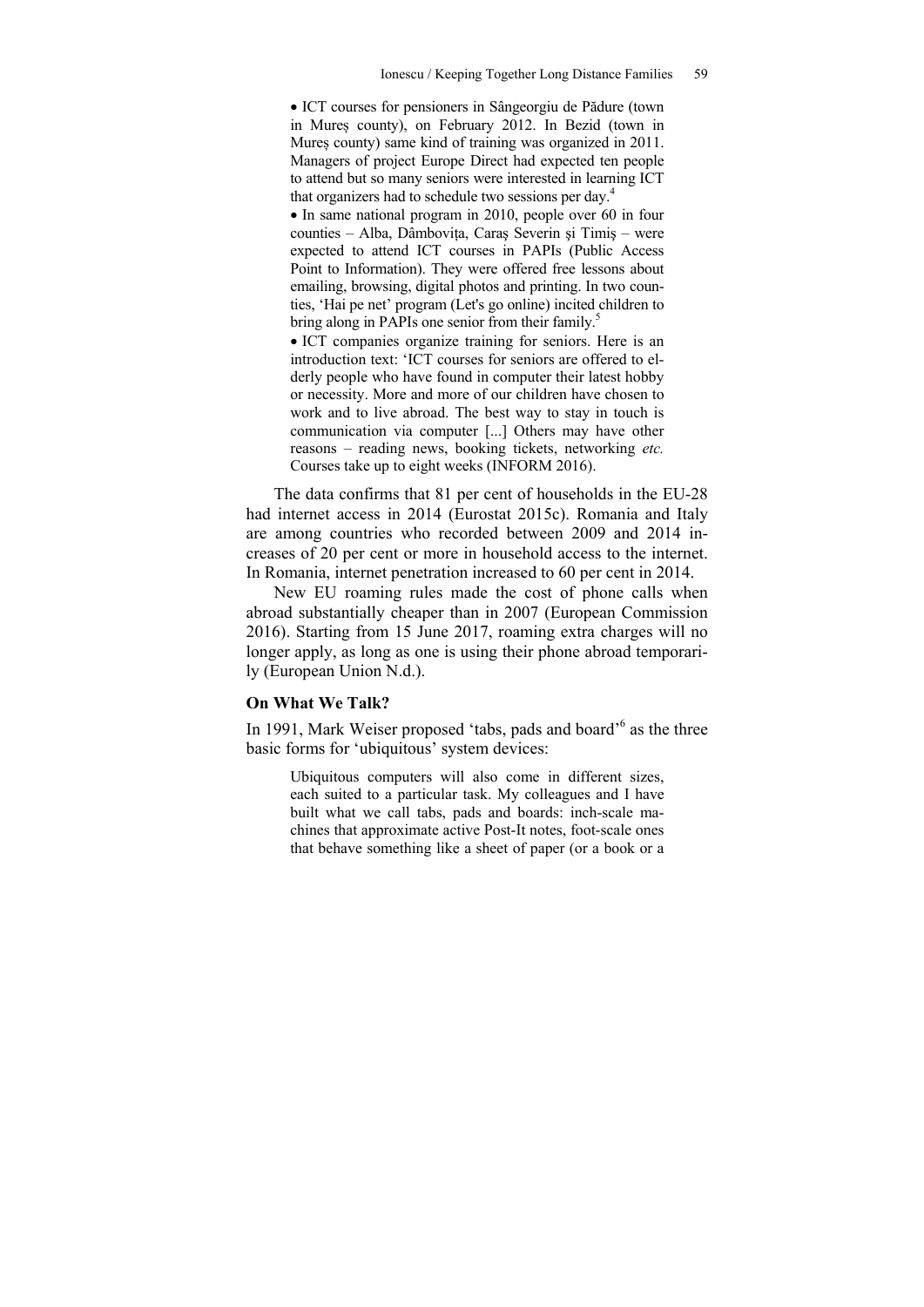magazine), and yard-scale displays that are the equivalent of a blackboard or bulletin board (Weiser 1991).

### **Through What We Talk? Top 20 Social Networks**

Global statistics below provide information on the most popular networks, ranked by number of active accounts.

Number of active users in millions (Statista 2016):

- 1. Facebook 1,550 2. WhatsApp 900
- 11. Skype 300
- 
- 3. QQ 860
- 4. Facebook Messenger 800
- 5. QZone 653
- 6. WeChat 650
- 7. Tumblr 555
- 8. Instagram 400
- 9. Twitter 320
- 10. Baidu Tieba 300
- 12. Viber 249
- 13. Sina Weibo 222
- 14. LINE 212
- 15. Snapchat 200
- 16. YY 122
- 17. VKontakte 100
- 18. Pinterest 100
- 19. BBM 100 20. LinkedIn 100
- 
- **Family around the Tablet. PROs from Pro**

Long distance parenting and grandparenting are real and possible. Adults can keep their place in kids' lives through smartphones or tablets and through social networks and applications.

Some apps from thousands all over internet are listed in a Mashable's article (Mansour 2014). *Keepy* is for sharing kid-made art with family who can respond by posting a video. With *Kindoma* app, the kid picks a fairytale from the library for his/her uncle or grandmother to read. They can both see each other in the corner of the screen. With *Scoot and Doodle*, people may have 'face-to-face' session of drawing and designing. In *Draw Something*, one person draws a random word while the other person guesses. *Meet Me* app allows people to watch their favourite family member while they are in different places. *Tweekaboo* and *My Baby Book* record digital photos and allow printing. *Red Stamp* app lets you upload photos and turn them into invitations or greetings cards even on paper for postal mail.

Scholars from University of Edinburgh (Hancock and Plowman 2016) argue that technology can support social interaction and communication skills for children who can learn this way 'to take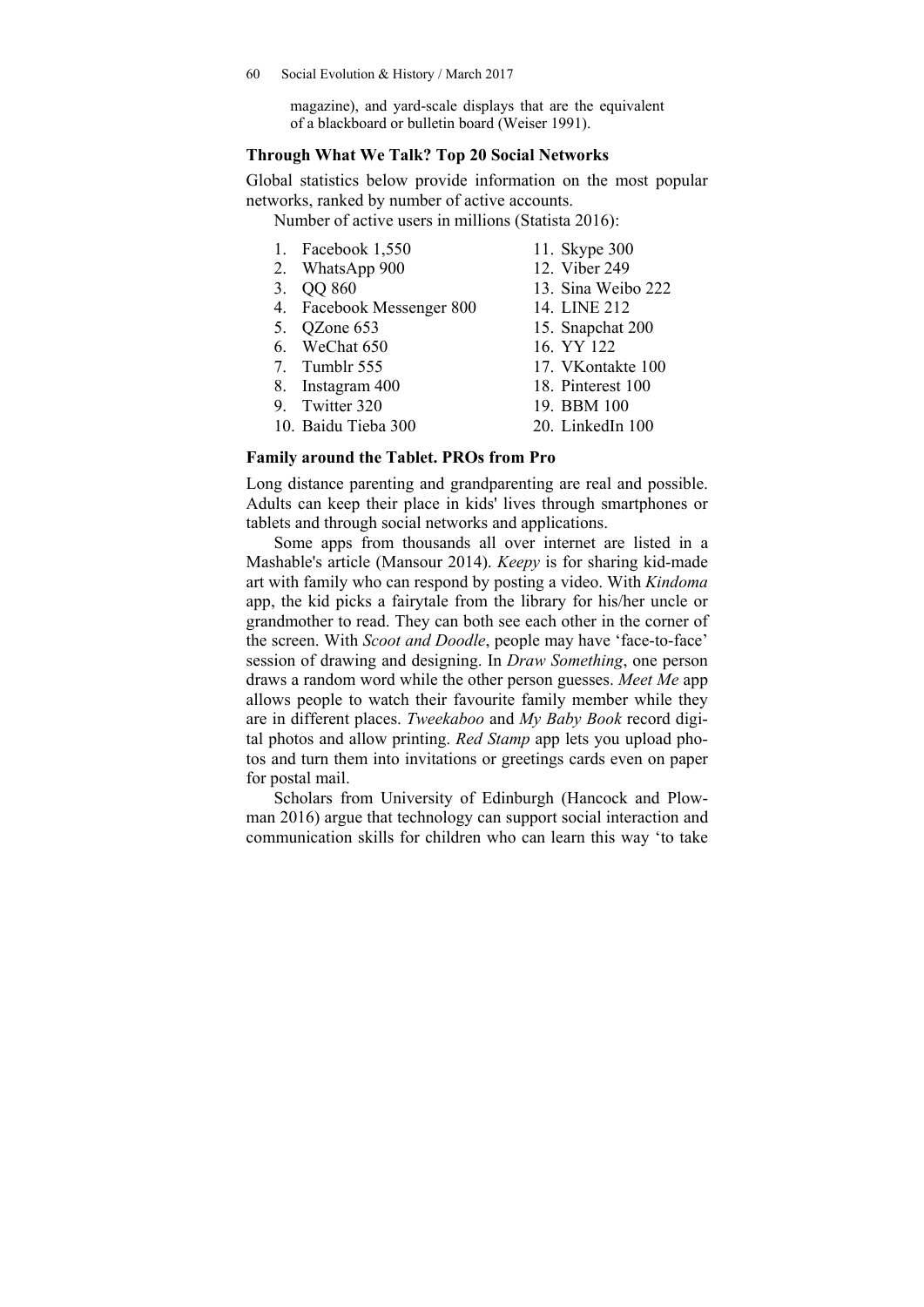turns, to take account of their conversation partner and to explain things [to] somebody who isn't in the same place' (*Ibid*. 2016)*.* 

Exposing kids to screens is not a problem in itself if adults consider balancing activities for their children – outdoor play, conversation, trip, sleep, book reading *etc.* Conclusion would be 'the lack of concrete evidence to show any harm done by moderate screen time'.

# **ARTS AND POLITICS SHOW THEY CARE (IN VIDEO CLIPS)**

#### **Music**

Romanian band Voltaj has initiated and is running for more than five years 'All over again' program, focused on troubled children, along with World Vision Romania and Habitat for Humanity Romania.<sup>7</sup> One of projects in this program was their song in Eurovision Contest 2015 'De la capat' (All over again). Despite finishing  $15<sup>th</sup>$  from the 27 finalists, the song has succeeded to raise awareness of children whose parents work abroad.

Song's video clip shows a boy writing a letter to his parents. When letter gets back with no reply, no toy; and no solace from grandfather can comfort him. He waits until the Danube reaches right water level to navigate and he takes a boat to get to his parents in Austria.<sup>8</sup>

#### **Advertising**

Main telecom companies operating in Romania are Orange Romania, RCS & RDS, Telekom Romania Mobile Communications, Vodafone Romania. As open and mobile our world is, all of them are active and persuasive on the market. Words as *Unlimited, free of charge* for some period of time, and so many other appealing offers put together people, communities, and money. Everything comes with a price and the more we love and miss, the more we are willing to pay in order to be in touch.

For example, inter-generation connection and promotion for tablets and internet connectivity had as result a video commercial that shows Christmas holidays in three-generation family in traditional Northern Romania village; the gift grandparents had received was a tablet with post-it indications for use; grandparents can be in touch with grandsons in an extended holiday.<sup>9</sup> Help Line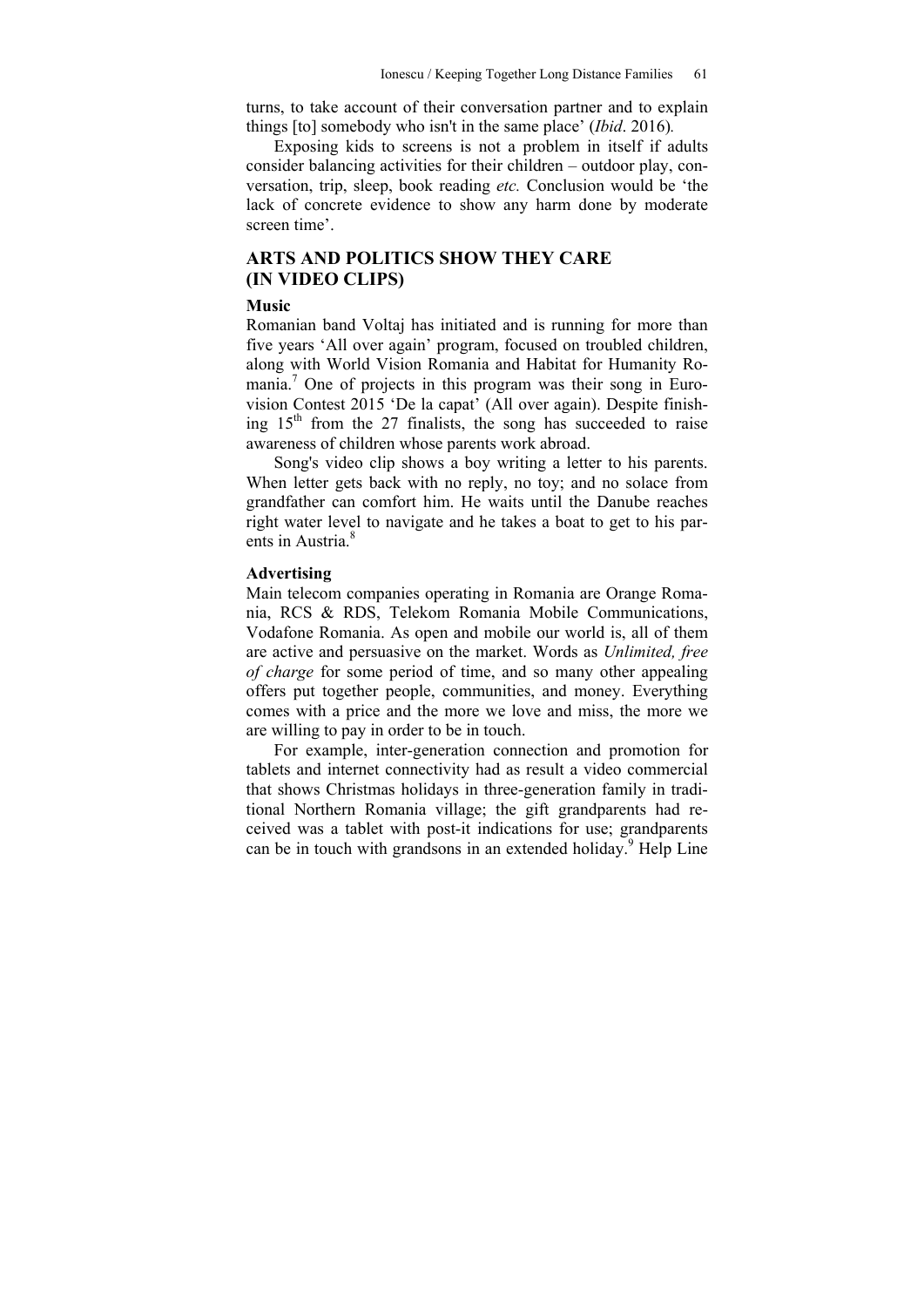for elderly people 'Senior Phone' – free calls for people aged 65 and over – is a project of Principesa Margareta a Romaniei Foundation and Vodafone Romania Foundation. Project has started in November 2015.<sup>10</sup> So far more than 1000 people had asked for help and counselling over the phone.

# **Movie**

Short film 'Fața galbenă care râde' (The Yellow Smiley Face $\rm^{11}$ ) of Romanian director Constantin Popescu Jr. tells the story of parents connecting one evening through computer with their son living in the USA. Mother is insecure about using machine and follows with care and mistrust instructions left by the son, step by step written procedures. Father has no more ICT knowledge but he compensates with confident attitude.

The movie is a kind comedy where the director manages to 'talk about' this technology without showing application itself, only by filming faces of characters and eventually showing the screen with beloved expat. Mother worries about how skinny her poor baby is, because he is not eating enough. On the other hand, father is discontent that America is more far away than 'Germany or France' and it makes so difficult for their son to visit them more often.

#### **Politics**

In politics as well, everybody is aware of importance of new technologies. This paper does not aim at analysing how political world has re-shaped itself in digital era. Nevertheless, one example of facilitation in long distance families' communication finds a place in presentation.

A month after being elected the President of Romania, and on the Christmas Eve 2014, Klaus Iohannis offered tablets to four children. Family raising these children had a new member, Ana-Maria, whose mother works in Italy. President Klaus Iohannis's Facebook Page has a post from  $24<sup>th</sup>$  December 2014 where text reads:

Ana-Maria is 14 years old and she is one of tens of thousands of Romanian children living apart from their parents who left to work abroad. I have visited her at family with four children where she is living now. I have considered the best gift she could get for Christmas would be seeing her mother more often, even on Skype™.12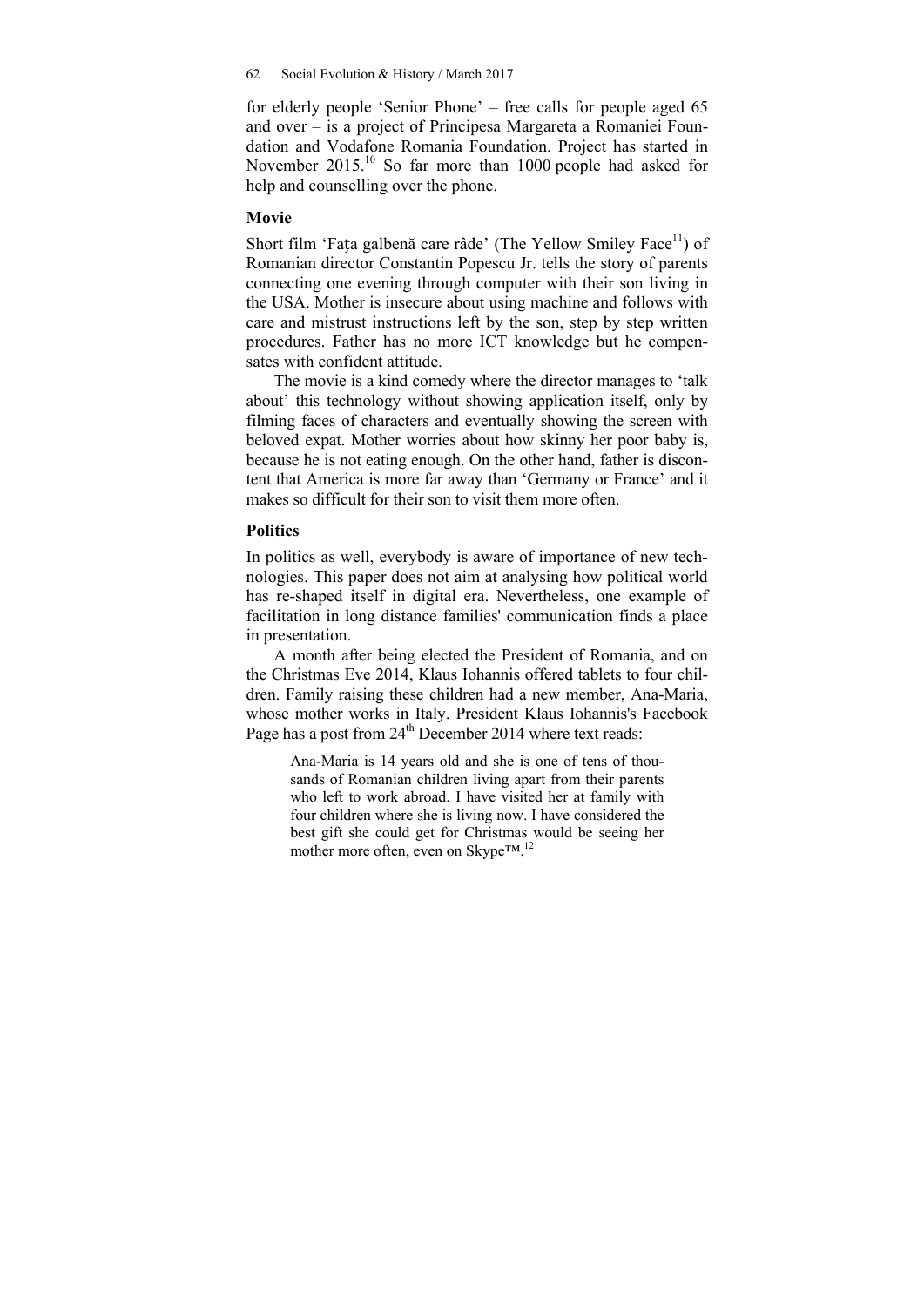# **LEGAL FRAMEWORK ON 'LEFT ALONE' CHILD PRO-TECTION**

Back in 2008, only 7 per cent of migrant parents used to inform local authorities (Association Alternative Sociale 2008: IV) about their children situation. That fact led to 2013 modification of child protection law from 2004, with a special chapter regarding child whose parents work abroad (Romanian Government 2015).

Parents intending to leave the country must notify their decision to local social assistance authorities minimum 40 days prior to the date of leaving. Penalties for not filing a notification can be up to 200 Euro fine (500–1000 lei). The parent has to designate a person responsible for looking after the child left home, and this person must fulfil some criteria: 18 years old, member of extended family, proper material condition (housing, hygiene *etc.*) and 'moral guarantees' (no criminal record, no drinking history *etc.*).

National authorities admit that these children's situation affects their emotional well-being, school marks and attendance, in some cases children reaching dropout (Romanian Government 2015).

Official data say about 83,000 children have at least one parent working abroad, and acknowledge that previous surveys of NGOs indicate more children in this situation (*Ibid*.). Government Decision 691/2015 regarding procedures for monitoring child care in case of parents working abroad applies since September 2015. Children with parents working abroad must be monitored by representatives of social assistance public service, concerning every child's marks, health and circle of friends. Following their visit and report, social assistance representatives notify and ask for help, where necessary, from medical services, police or school. Person who has custody of children must provide all contact information of the parents, and prove that he/she stays in touch with them. If many children are raised in same household, report of social workers must refer to every child, including those of pre-school age (Boiciuc 2015).

Since October 2015, Help-Line and website copiisinguriacasa.ro are available and have been created by Save Children Romania Organization and National Authority for the Protection of Children's Rights and Adoption. Help-Line is offered by Digi and calls are free.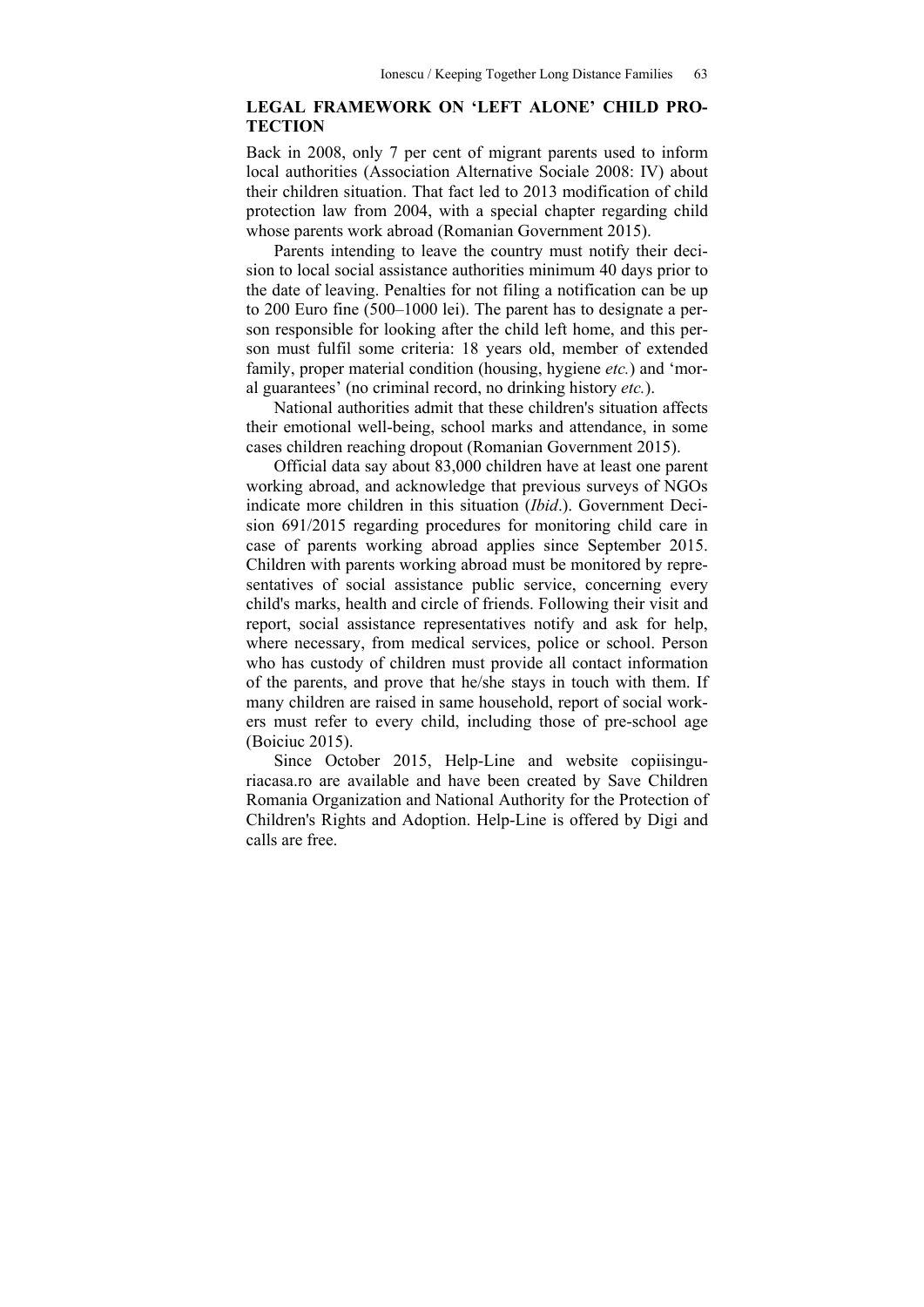64 Social Evolution & History / March 2017

Children, their families and persons taking care of the children are entitled to services such as: counselling and psychological services, after-school support and tutoring, leisure activities (for children); counselling and psychological services, legal assistance for administrative and juridical issues (for adults). Services are provided by social workers, psychologists, teachers, and volunteers in 16 centers from 15 towns: Bucureşti, Piteşti, Mangalia, Tîrgovişte (2 centers), Craiova, Reşiţa, Timişoara, Lupeni, Petrila, Braşov, Piatra Neamt, Sighișoara, Negrești, Iași and Suceava.<sup>13</sup>

#### **RESULTS**

Our world has managed to turn the internet into an intra-familynet. Digital integration has an inter-generation dimension – we have seen it on 'Hai pe net' program, child bringing a senior; on commercials with grandchildren and grandparents; on bedtime stories applications.

Parents physically absent from the house their children are raised can nowadays participate, and keep places in their lives due to technology. Economic migration is not a barrier in itself to parenting. In the same time, new technology and social media request a new level of literacy, and even new 'emotional alphabetization' as in changes of behavior on screen time.

All communication devices will be cheaper, not only as consequence of their spread but as description of the fact made by World Bank ('Digital technologies have dramatically expanded the information base, lowered information costs, and created information goods' [World Bank 2016: 8]) or as the fact has been anticipated by B. J. Fogg more than a decade ago*:* 'In the coming years, it will become significantly cheaper to create persuasive devices' (Fogg 2003: 246–247).

Movies and advertising are aware of social trends; topics and theme are inspired by the current fears, desires and needs of spectator/consumer.

Social dimensions in managing companies, bands or brands relies on human 'giving back' side along the two-way street of communication.

# **CONCLUSION**

Since 2007, after Romania has joined the European Union (EU), citizens could travel and study and – most of all – live and work abroad, due to EU acts and regulations. Left home families find in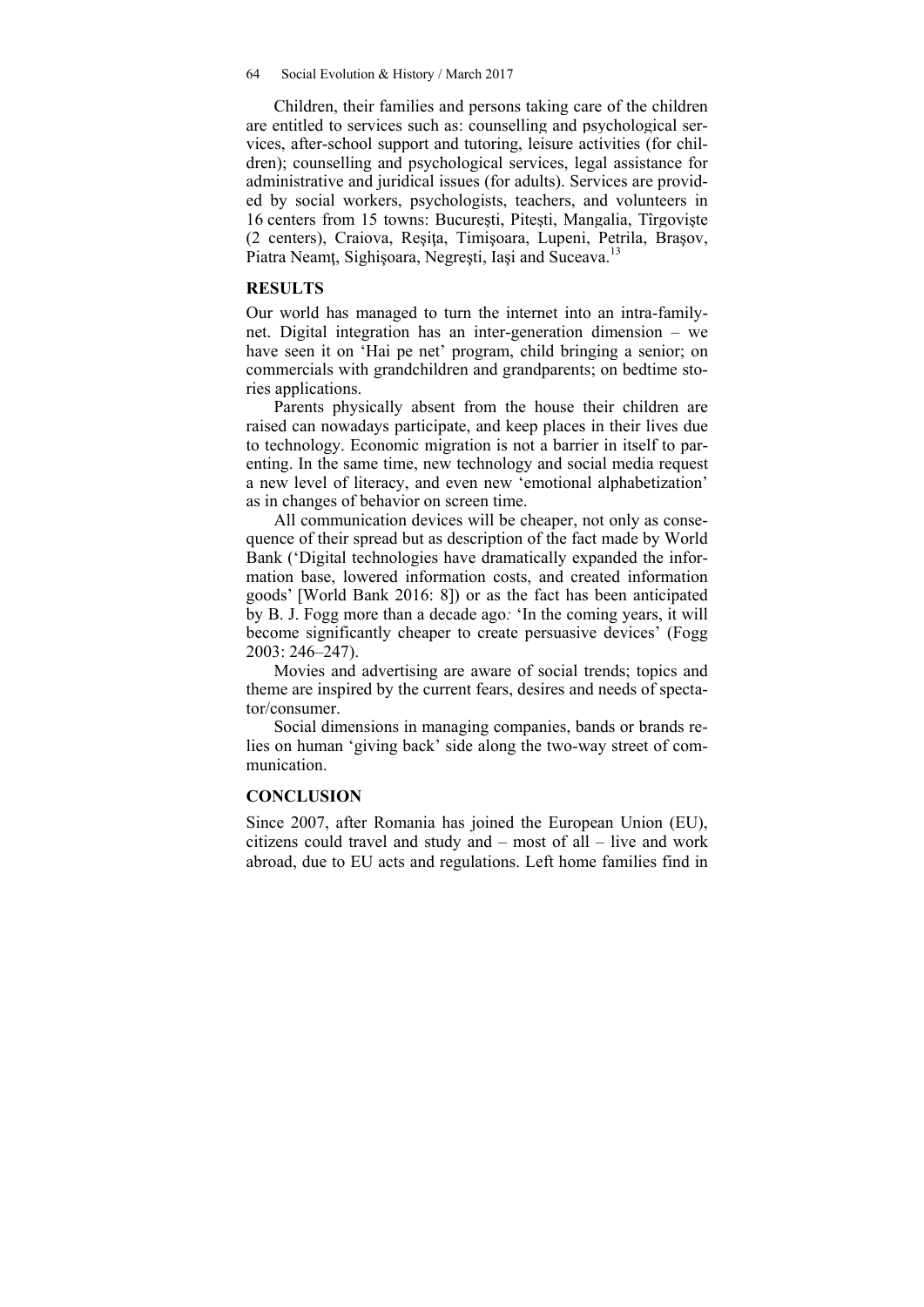technology a cheap and quasi-permanent instrument to stay in touch with their beloved ones. This contact became even a condition mandatory by law, in order to maintain custody when parents work away from households.

Working abroad used to be an illegal option in previous decade and not so large numbers of the Romanians could make this choice. But once they were gone, written letters for postal service or by messengers and landline phone calls were narrow – and expensive – options. Those ways limited time sequences (calling when someone must be at home) and extended gaps in communication (days or weeks for a letter to reach destination).

New conditions in migration and technology change family interaction in terms of contact (daily basis update) and finance (more money sent back home; less money spent on connection because market rules cheapened costs).

Laws in social protection and connectivity as well as topics in arts or in political marketing are influenced by new reality of long distance families, as this paper has examined.

Further research may be performed on many other topics such as 'Long life learning programs online', 'Costs in travel and communication', 'Children and social media'. Questions answered through future related research and articles can enrich our global digital heritage.

Last but not least, some consideration on offline/online complementarity.

Internet and its communication technology maintain prior feelings. If there is no genuine need to be in touch, all technologies connections are only noisy or expensive tools. Technology keeps together online those who are together offline.

Facebook boycotters and quitters have among their reasons the desire to keep apart their offline life and online life, because being online sooner or later would interfere with real/traditional offline life. Their high sense of privacy emphasises the risk that real life could get its way through internet.

Simply put, as they say in joke 'How could I be in Second Life if I don't have a First Life?', one can call or write e-mail to a family member only if there is a family. Telecommunication is just a nice and modern way to be together, no matter how far anyone lives.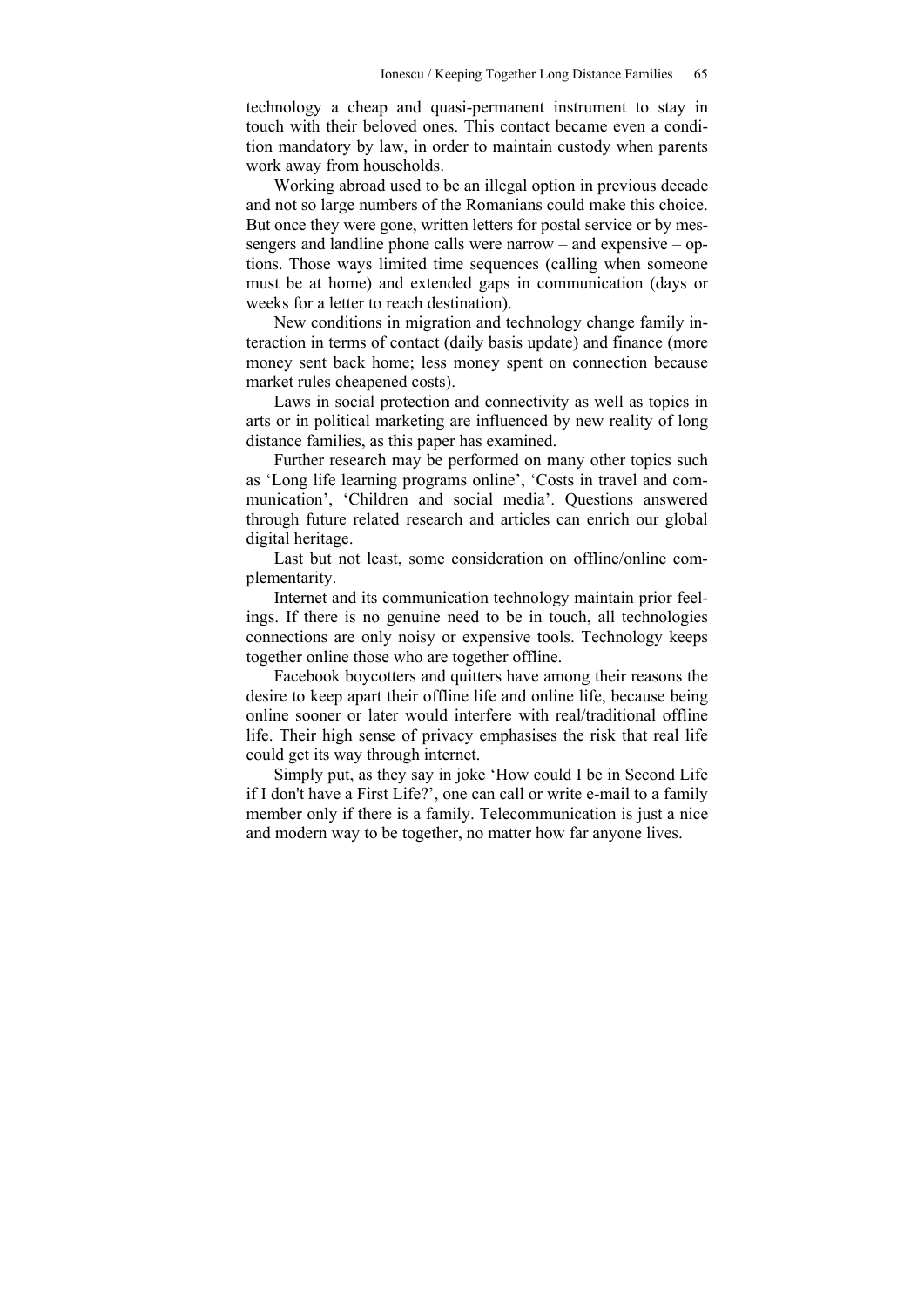#### **ACKNOWLEDGMENTS**

I want to thank so many for so much – friends, authors, and visionary web pioneers. But most of all: my colleagues from all Online Divisions I have ever worked in, for their ideas, challenges and passion which have inspired me along the way; Irina Nicolau (1946–2002), folklorist whose books, interviews and spirit made me take a good look at the world, and to turn my interest for cultural anthropology into proper studies; E. T. for calling home, Spielberg's movie character made us all understand the importance of being in touch.

# **NOTES**

<sup>1</sup> Skype™ is a trade mark of Skype and author of this document is not affiliated, sponsored, authorized or otherwise associated by/with the Skype group of companies.

<sup>2</sup> http://www.teiubestemama.it/ ('Te iubește mama' Project, Associazione delle Donne Romene in Italia, 2011).

<sup>3</sup> https://teiubestemamasilviadumitrache.wordpress.com/about/ ('Te iubește mama' Project' blog, Associazione delle Donne Romene in Italia, 2011).

4 ecomunitate.ro (eComunitate, Ministry of Communication and Information Society, 2012).

5 ecomunitate.ro (eComunitate, Ministry of Communication and Information Society, 2012).

6 Tabs: mobile phones, smartphones, wristwatch computers, sensor motes, MP3 players, car navigation systems, smart cards; pads: reading appliances (Amazon Kindle), tablet, IPad, laptop; boards: video screen, horizontal surface computers.

7 Voltaj, #Delacapat. Un proiect Voltaj. All Over Again Program (2016). Available at http://delacapat.ro/en/theproject/.

8 Voltaj Channel on YouTube (2014). Voltz Media / Cat Music (Producers), Voltaj & Deepside Deejays (music & lyrics), De la capat (official video clip). Available at https://www.youtube.com/watch?v=uZF8jCgUQFI.

9 Vodafone Romania on vodafonebuzz YouTube Channel 2015, November 20, #DaruiesteBucurie – Tableta. Available at https://www.youtube.com/ watch?v=-XaAc4gzxeQ.

<sup>10</sup> Principesa Margareta a Romaniei Fundation, and Vodafone Romania Foundation – 'Mobile for Good' Program, Telefonul Varstnicului. 2016. Available at http://www.telefonulvarstnicului.ro/.

<sup>11</sup> Kelemen O., and Teodorescu A. (Producers), Popescu Jr. C. (Director). 2008. Fața galbenă care râde. (Short). Romania: Saga Film.

<sup>12</sup> Iohannis, K. 2014. Public Figure, Facebook Page. December 24. Retrieved from <www.facebook.com/klausiohannis/?fref=ts> (page) or <www.facebook.com/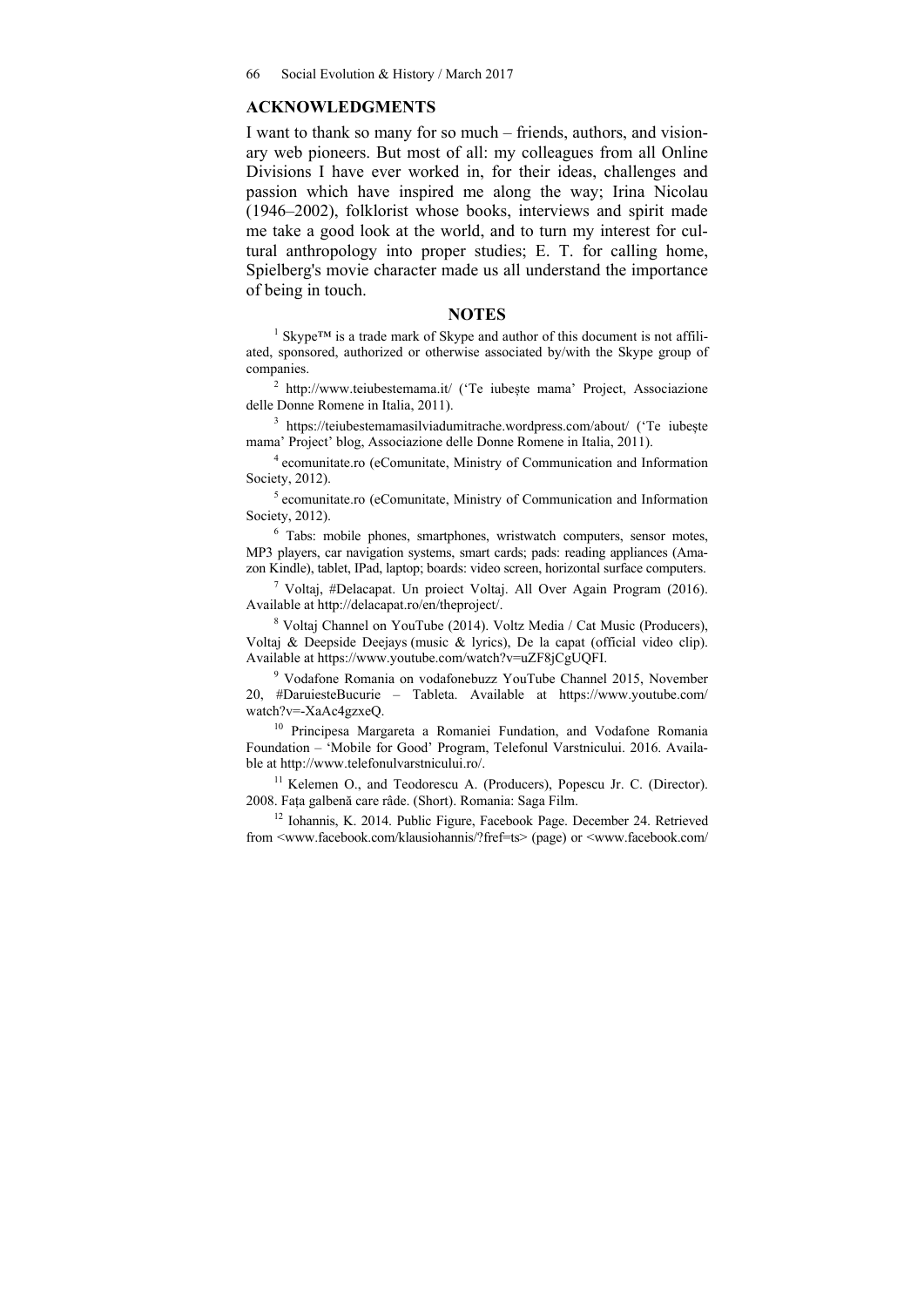klausiohannis/videos/vb.632184113535510/752211221532798/?type=2&theater> (video).

13 http://copiisinguriacasa.ro/ (Salvați Copiii România, 2015).

#### **REFERENCES**

- Association Alternative Sociale, Gallup Romania, and UNICEF Romania. 2008. Analiză la nivel naţional asupra fenomenului copiilor rămaşi acasă prin plecarea părinţilor la muncă în străinătate. p. III. UNICEF România- Buzău: Alpha MDN. URL: http://singuracasa.ro/\_images/img\_asistenta\_sociala/UNICEF& AAS\_Studiul\_national\_SA.pdf.
- Boiciuc, A. 2015. Copiii ai caror parinti sunt plecati la munca in strainatate sunt verificati periodic de autoritati. Noile reguli se aplica deja, Avocatnet.ro. September 2, 2015. URL: http://www.avocatnet.ro/content/articles/id\_40636/ Copiii-ai-caror-parinti-sunt-plecati-la-munca-in-strainatate-sunt-verificatiperiodic-de-autoritati-Noile-reguli-se-aplica-deja.html.
- CIGI Centre for International Governance Innovation, and Ipsos 2014. *Global Survey on Internet Security and Trust*. URL: https://www.cigionline.org /internet-survey.
- Dumitrache, S. 2011. 'Te iubeşte mama!' project. URL: https://teiubestema masilviadumitrache.wordpress.com/about/.
- European Commission 2011. *Migrants in Europe A statistical Portrait of the First and Second Generation*. Luxembourg: Publications Office of the European Union. doi: 10.2785/5318.
- European Commission 2016. *Digital Agenda for Europe. Roaming Tariffs.* February 16, 2016. URL: https://ec.europa.eu/digital-agenda/en/roaming-tariffs.
- European Commission, DG Eurostat and DG Employment, Social Affairs and Inclusion. 2015. *Demography report.* Luxembourg: Publications Office of the European Union. doi: 10.2767/769227.
- European Union. N.d. Mobile Roaming Costs. *Europa.eu.* URL: http://europa. eu/youreurope/citizens/travel/money-charges/mobile-roamingcosts/index\_en.htm.
- Eurostat. 2015a. *Population and Population Change Statistics*. URL: http://ec. europa.eu/eurostat/statistics-explained/index.php/Population\_and\_population\_ change\_statistics.
- Eurostat. 2015b. *Migration and Migrant Population Statistics*. May. URL: http://ec.europa.eu/eurostat/statistics-explained/index.php/Migration\_and\_ migrant population statistics.
- Eurostat. 2015c. *Information Society Statistics Households and Individuals*. June, 2015. URL: http://ec.europa.eu/eurostat/statistics-explained/index.php/ Information society statistics - households and individuals.
- Eurostat News Release. 2015. *Personal transfers in the EU. Amounts sent abroad by EU residents at €29.3 billion in 2014.* Eurostat Press Office. URL: